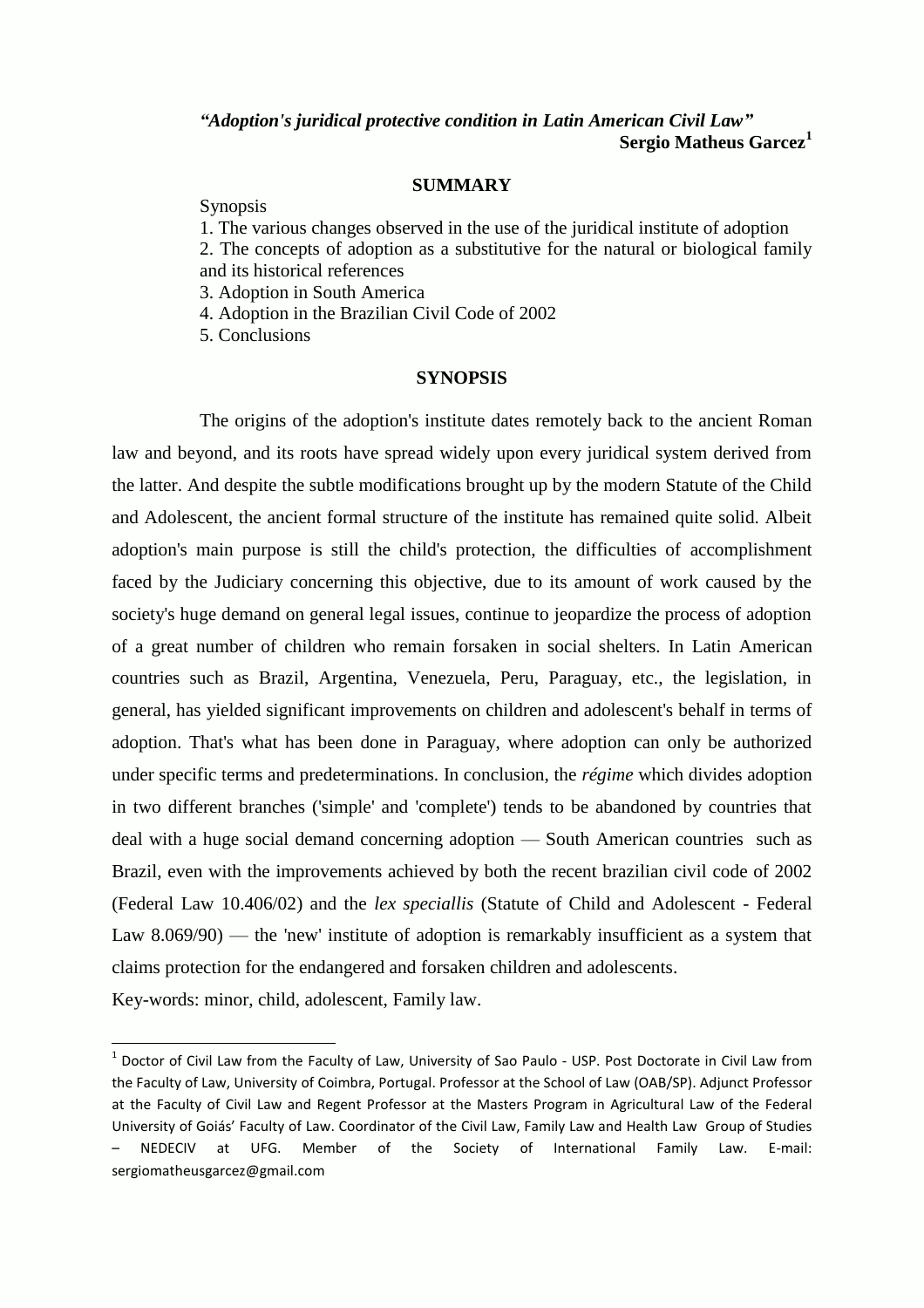# 1. The various changes observed in the use of the juridical institute of adoption

Adoption is a juridical institute that has been largely accepted in every juridical system that has derived from roman tradition and even before that, as an important institute of more than a thousand years, having been practiced all around the world through countless ages. It's well said that its main purposes have changed from the beginning of its use to our present days, especially because by the time of its appearance as an institute, adoption used to take place regarding exclusively social necessities, being the only institute of protection for homeless children. According to remarkable teachings, in primitive societies adoption had the scope of guaranteeing the transmission of the name, the perpetuity of the family and also the continuity of the domestic cults as main purpose<sup>2</sup>. And amongst the measures taken to provide the so called substitutive home were the simple adoption and the complete adoption. Both of them are now expelled from the brazilian juridical system. Thus, the civil adoption and the statutory adoption could perfectly take place, the former concerning people who have reached the age of majority, and the latter concerning incapable persons, both carrying different consequences, especially regarding succession issues. However, the progressive facilitation of adoption by the brazilian government – which concedes subsidies for those who don't have the proper funds but still want to adopt – does not necessarily imply an accurate application of the institute, causing, in fact, problems of uncontrollable augmentation of the social demands, despite the Judiciary's efforts to solve them. Nowadays, there a countless number of children and adolescents living in public or private social shelters lacking the 'family spirit' which could help them build their own identity – belonging not in shelters or orphanages, but in the genuine protection of the family. A major relevant element, very commonly remembered by the Judiciary's assistance services, is the necessity of the child for a sort of emotional reference in its life (without which could persist traces of immaturity and meager psychological development in adult stages of human life).

> 2. The concepts of adoption as a substitutive for the natural or biological family and its historical references

CLOVIS BEVILÁQUA, one of the most remarkable juridical personalities of all time, responsible for idealizing the brazilian civil law's basis, teaches in his indelible lessons

<sup>2</sup> ANCEL, Marc. *L'Adoption, apud* ELIAS, Roberto João. *O direito do menor à família.* São Paulo: Faculdade de Direito da Universidade de São Paulo, 1988 (Tese de Doutorado). p. 119.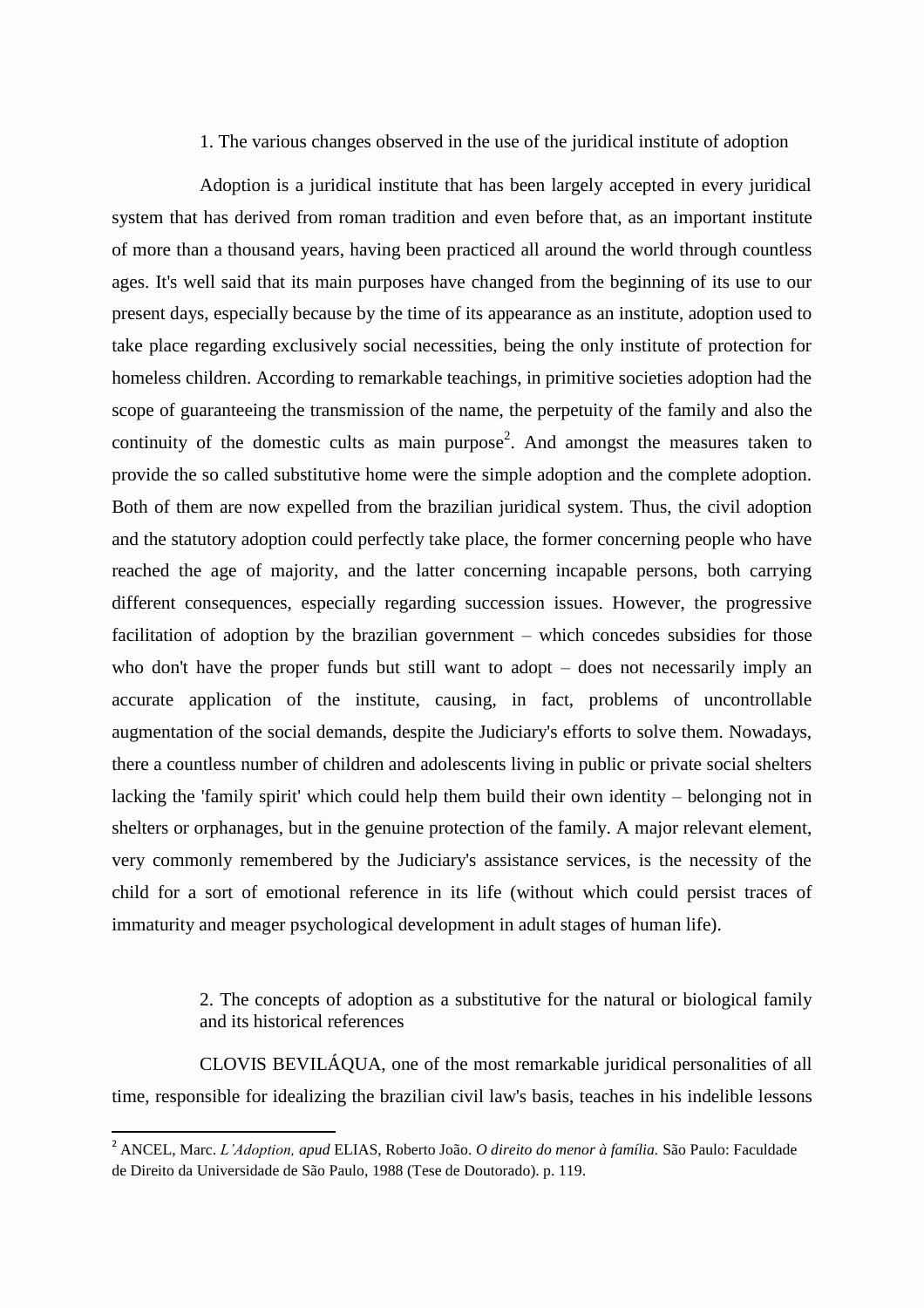that adoption has always had the connotation of a unilateral juridical act<sup>3</sup>, thus being the act by which someone would accept a stranger as his/her own son/daughter. Nevertheless the idea that considers adoption as a judicial replacement of a child into a substitutive family environment which matches better the natural one, SILVIO RODRIGUES states that adoption is the act by which the adopter fosters a stranger into his/her family as his own child<sup>4</sup>. On the other hand, according to ARNOLD WALD, adoption is a juridical fiction which creates civil kinship, being thus a bilateral juridical act that originates traces of parenthood and filiation among people for whom this sort of relation naturally exists<sup>5</sup>. ORLANDO GOMES defines it as a juridical act which establishes the link of filiation<sup>6</sup>, let alone the natural aspect, consisting in a legal fiction which enables the appearance of the family tie in its first degree and, by judicial intervention, sets permanently the child or adolescent in the family's environment. According to WALTER MORAES, adoption means the juridical act which reformulates the family's *status*, turning it into a filiation relation by the extension of the paternal subjectivity<sup>7</sup> to someone else. Adoption itself cannot be systematically applied to each and every abandoned child or adolescent, though, especially because of the adopter's lack of interest in fostering someone who does not match the middleclass citizen's idealized characteristics. In the past, so to speak, the Antiquity, adoption had more of a political and religious than that of a familial trace. The primitive roman family, founded upon the ancestors' cult, wasn't altogether established uniquely by bonds of blood but also by the choosing of its members according to the *pater*'s will, with the purpose of the maintenance of the ancestors' cult. Given the predominance of the juridical aspect rather than the biological one, this conception used to make it less harder to admit the swapping of members amongst families in a way that the institute of adoption appeared as one of the means by which one could ascend to the civil family or even the *status* of roman citizen. Thus, beyond the quality of guaranteeing the transmission of the paternal power, adoption used to serve as well as to claim the right of citizenship or even a noble title.

# 3. Adoption in South America

 $\overline{a}$ 

The institute of adoption was introduced in the argentinian legislation by the Law 13.252/48 which reformed that country's Civil Code bringing into it the concept of simple

<sup>3</sup> BEVILÁQUA, Clóvis. *Direito da Família*. 2. ed. Recife: Ramiro M. Costa e Filhos – Ed., 1905. p. 473.

<sup>4</sup> RODRIGUES, Sílvio. *Direito Civil.* 27 ed. São Paulo: Saraiva, 2002, vol. 6, p.380.

<sup>5</sup> WALD, Arnoldo. *O novo Direito de Família*. 12. Ed. São Paulo:RT, 1999, p. 164.

<sup>6</sup> GOMES, Orlando. *Direito de família*. 3. Ed.Rio de Janeiro: Forense, 1991, p. 381.

<sup>7</sup> MORAES, Walter. *Adoção e verdade.* São Paulo: Saraiva, 1974, p.102.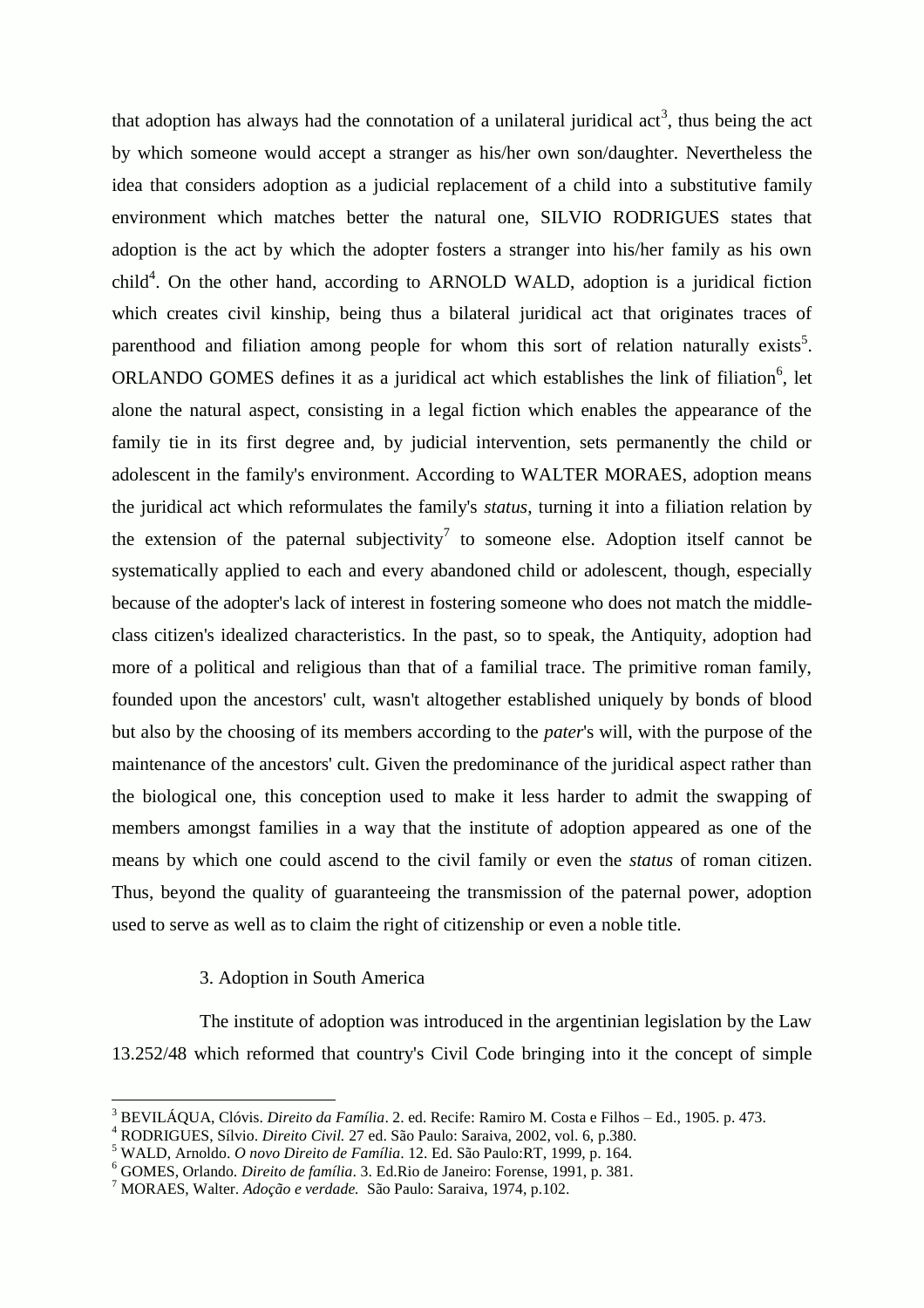adoption, an institute that had its own revocation as a valid possibility and also maintained the link between the adopted person and his/her own biological ties. Later, the Law 19.134 of July 30th, 1971 derogated the latter, introducing, by its turn, the system of the complete adoption. Still valid in our present days, through its first 13 articles this Law brings up its General Dispositions; through articles 14 to 19, it deals with the matter of the complete adoption — just as well as the brazilian Civil Code of  $1916^8$ , which is now obsolete; through articles 20 to 29, deals with the matter of the simple adoption. In this case, the adopter must judicially require the adoption of non-emancipated minors, being thus possible the spouse's children adoption. The adopter must also be 18 years older than the adopted person (article 1.912). In the case of simple adoption, the *status* of legitimate son/daughter is bestowed upon the adoptee, although it does not have the power to establish a parental tie between him/her and the adopter's family (article 20). The existence of illegitimate children is not an impediment for adoption and the adopter must be at least 35 years old, unless the spouses have already been married for 5 years. The adopter must have the minor under custody during a whole year to obtain the right to adopt, but only when the adopted is not a spouse's child or, likewise, when it's not an extramarital child of the adopter him/herself (articles 4th and 6th). Whether many minors are adopted by the same adopter, all of them have the same juridical value. Thus, the occurrence of the simple adoption rules out the possibility of the complete adoption in a way that the family must chose one or another. It is important to mention that the adoptee and the Ministry of Children Care and eventually the adopters whether they have lost their parental rights over the child or in case they have trusted a specialized institution to take care of the adoptee, with manifest lack of interest to adopt during 1 year — are taken as parts in the process of adoption. Furthermore, in this case, the summoning of the adopters to court are obligatory only if the natural parents state their will to see the minor adopted by a public institution, given the public instruments and before the judicial authority; or, in the case of natural parents who have abandoned the minor (articles 10 and 11). In Venezuela, the matter of adoption is brought by the articles 246 to 260 of its national Civil Code<sup>9</sup> and according to the article 246 it is necessary for the adopter to be at least 40 years old, being the man 18 years older than the adoptee and the woman, 15 years. It is possible for a couple who does not have legitimate children to adopt, being both 30 years old, since they have been married for at least 6 years. Eventually, however, the judicial

<sup>8</sup> D'ANTONIO, Daniel Hugo. *Derecho de menores.* 3. ed. Buenos Aires: Editorial Astrea, 1986, p. 292.

<sup>9</sup> Cf. a combinação do Código Civil venezuelano com a sua Lei de Adoção de 1972. *In:* SAJÓN, Rafael. *Derecho de Menores*. Buenos Aires: Abeledo-Perrot, 1995, p. 451.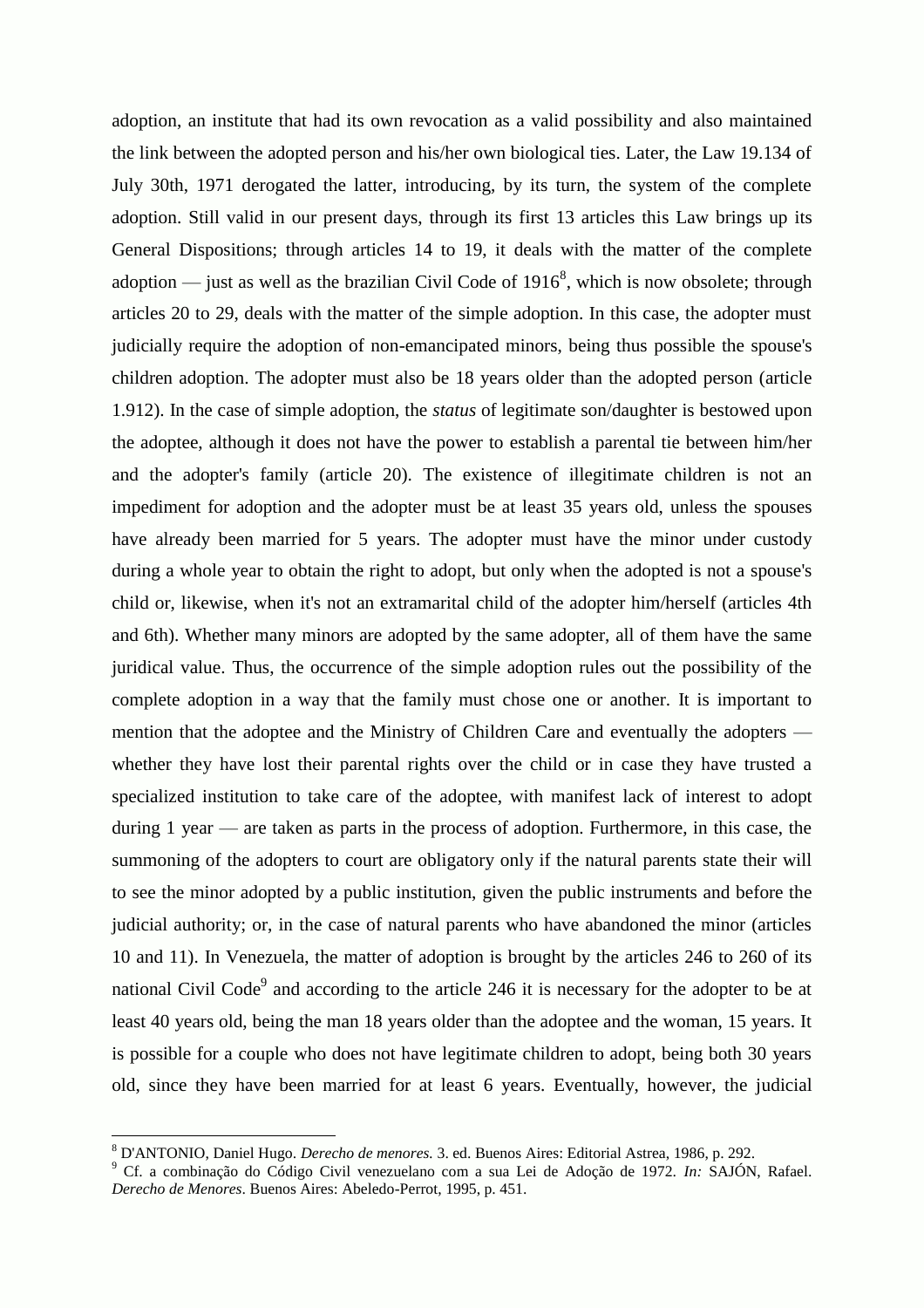authority can permit adoption by a couple who has children (article 247, Civil Code). Extramatrimonial children cannot be adopted by their natural parents, according to the article 249. If the adoptee is not yet 20 years old, the permission of the responsible adult is required. Being 15 years old, his/her own acquiescence is required (article 251). It is guaranteed to the adoptee all the rights related to his/her natural family, once adoption in that country does not produce parenthood ties between the adopter's family and the adoptee nor his/her family, except if established in the matrimonial terms (article 256, Civil Code). It does not exclude the parental rights of the adopter, but if by any reason they cease to happen, they return automatically to the natural parents. Being the adoptee a capable person (article 2.585) the relation of adoption can be disrupted by mutual agreement. Its revocation can be conceded if asked by the adoptee who presents fair motifs, and the adopter, in the case of ingratitude by the adoptee, according to the article 259, Civil Code. The incapable persons can impugn adoption in two years since the incapability's cessation (article 260). From this we can infer that, in Venezuela, adoption is scarcely mentioned by their Civil Code, being hard to differ simple from complete adoption, as it happens in more advanced legislations. We can observe, furthermore, that, on the opposite direction of those referred legislations, it does not allow adoption to the couple with children, contradicting the very purpose of the institute, which is protection. In Peru, the new Civil Code of 1984 takes but a brief consideration about adoption, in the articles 377 to 385. There is no differentiation into species of adoption. In some aspects, however, it is notable how similar it is to the brazilian institute of the complete adoption, which became obsolete with the advent of the Statute of the Child and Adolescent. The adoptee acquires the quality of son/daughter of his/her adopter, and stops belonging to his/her natural family (article 377). The article 380 states that adoption is irrevocable. However, the deposition of the article 385 permits the impugnment of adoption by the incapable adoptees in the year after the cessation of the incapability. In which case, the natural or sanguine filiation is restored. So, after all, adoption is not altogether irrevocable. In the article 378 are the adoption's necessary conditions , such as the adopter's moral suitability; the spouse's acquiescence, when married the adopter; the acquiescence of the adoptee who is more than 10 years old; the accordance of the adoptee's natural parents, whether the former is still subdued to their parental rights or custody; the hearing of the Family Counsel (similar to the french system) being the adoptee an incapable person; the Judge's approval and, at last, the personal ratification of the foreigner adopter's will to adopt before the Judge. After the adoption, the Judge will relate to the Civil Registry Office to substitute the adoptee's birth registration that is archived just in case of future matrimonial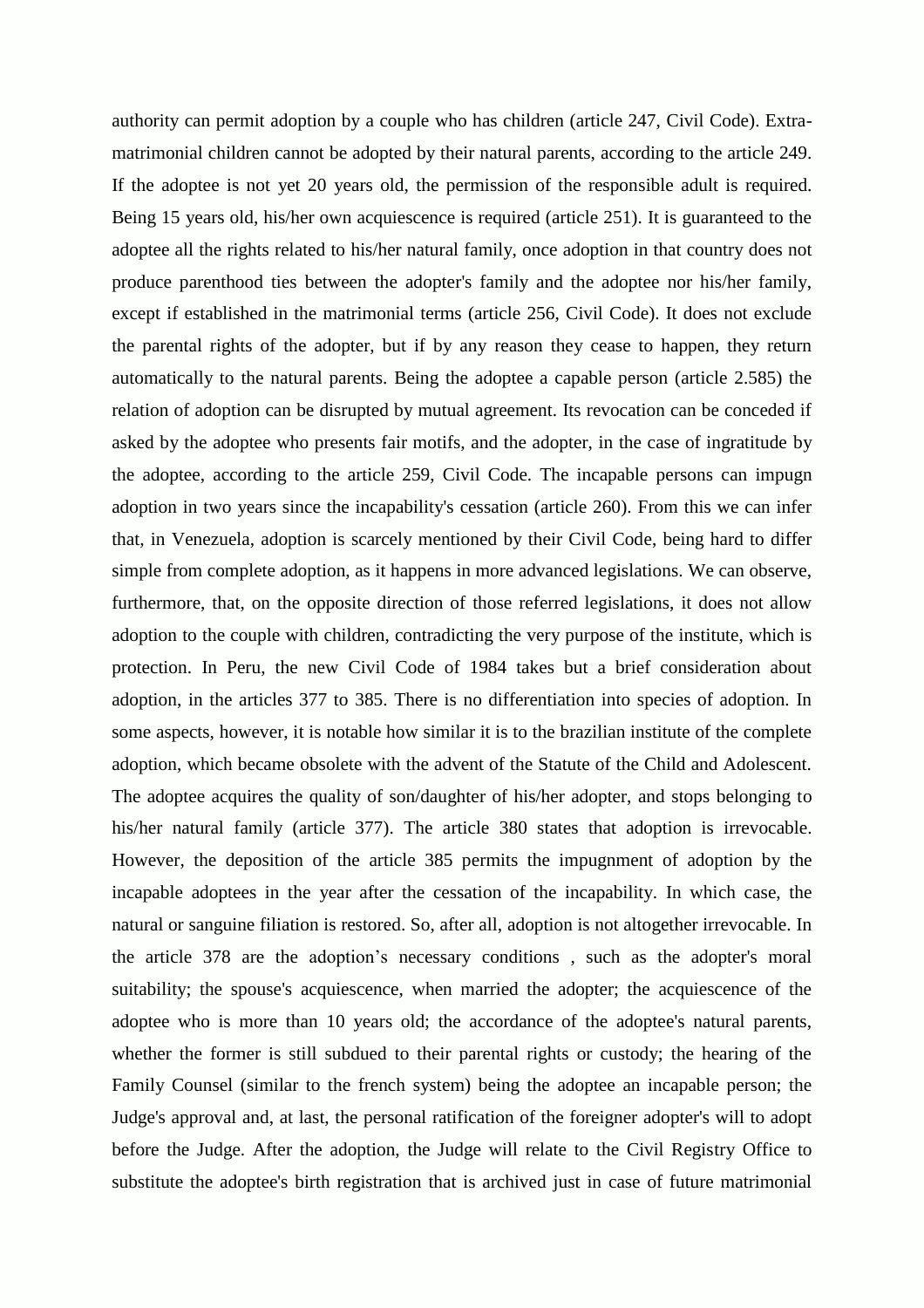impediments (article 379). In the cases of adoption claimed by a tutor, there has take place the accountability concerning his administration. The Paraguay's Code of 1981, which deals with the matter of the minors, although it also divides the adoption system in two different branches (simple and complete), the latter is only destined to orphans or abandoned minors, or in case of loss of the parental rights by their parents (article  $55$ )<sup>10</sup>. Thus, though the majority of the South American legislations admit the reformulation of adoption in terms of the parental rights' reflections, they did not take in consideration the main purpose of the institute, which is the abandoned minor's protection by giving him the opportunity to have a new family, according, ironically, to the Paraguay's legislation.

## 4. Adoption in the Brazilian Civil Code of 2002

In effect, the new brazilian Civil Code (Federal Law 10.406/02) did not bring up any substantial judicial modifications concerning the traditional system of minors' protection, nor a partial solution to the cases of children and adolescents without a family or abandoned in public shelters and institutions of the kind. Nonetheless, if any modifications were brought up, they are undoubtedly related to the adoption candidate's new *status familiae*, which barely change the fact that the majority of the abandoned minors still haven't got their chance with a new family. Thus, the institute, which is now dealt with in the articles 1.618 to 1.629 (and also in the Statute of the Child and Adolescent, articles 39 to 52), reduced the legal age of majority from 21 to 18 years old (Civil Code, the *caput* of the article 1.618, which partially revoked the SCA's *caput* of the article 42). It also came up with the possibility of the revocation of the adoption which depends either on the natural parents or the legal responsible's permission until the publication of the decision concerning the adoption (article 1.621, second paragraph); the same goes to the cases of the exposed child; unknown or missing parenthood; loss of the parental rights lacking the nomination of a tutor (article 1.624). It also turned the judicial action definitely an obligation to promote any sort of adoption, whatsoever. Therefore, the possibility of adoption of more than 18 years old people through simple public document is no longer accepted (article 1.628). Also on the effectiveness of the *res judicata* resultant from the action of adoption, the article 1628 provides that legal proceedings arising out of the sentence will begin from the publication of the decision, and its effects can go back in time until the date of the adopter's death whether it happened in the course of the action, allowing the completion of the process and its civil

<sup>10</sup> D'ANTONIO, Daniel Hugo., *op. cit.*, p. 308.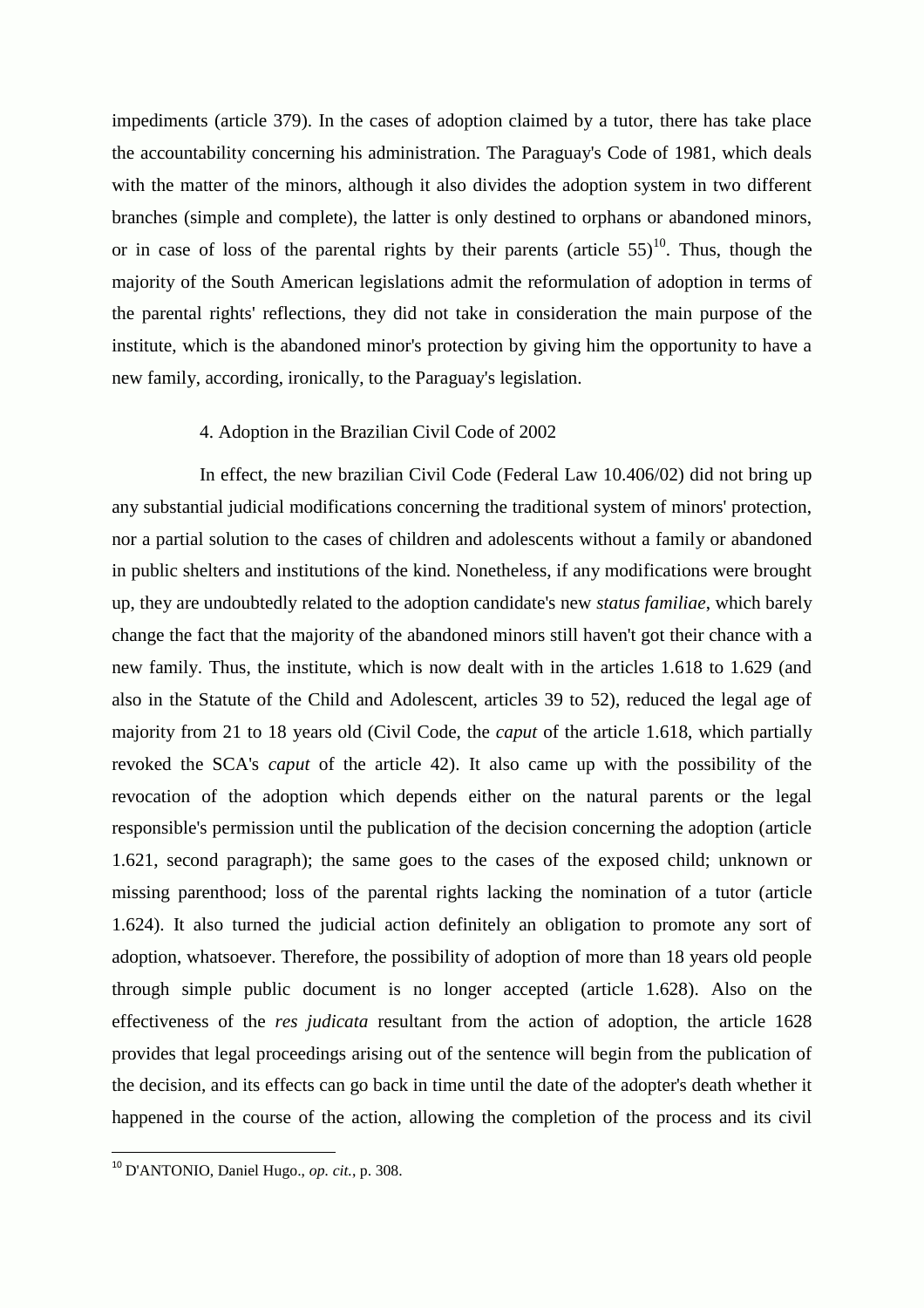effects *inter partes* (art . 1628 CC). Finally, it also confirmed the rule of irrevocability of adoption, according to the requirements established in the first part of the heading of the new law's article 1.628.

## 5. Conclusions

The practical application of an institute such as the State's assistance to the family (§8º, article 226, Brazilian Constitution) should foment the creation of a special public register of the filiation conditions of the families, either domestic and foreign, and households settled in this country. This would provide the information needed to detect situations of abandoned children and adolescents, turning the process of adoption more effective satisfactory, avoiding thus the reckless miserableness lived by countless people who need a family. The juridical *régimes* of the civil and statutory adoption are still the best choices to accomplish such goals, once these are the methods which better imitate the natural family's environment. They also assure permanent and decisively a substitute family which fits the expectations of the juridical interested person, an aspect that has not been quite observed in some Latin American or even in European countries. In Brazil, it´s been a long time since the differences between the simple and complete adoption have disappeared due to the obsolete Civil Code of 1916's periodic actualizations. However, the subtle modifications brought up by the new Civil Code of 2002 did not make the institute of adoption substantially nor permanently perfect, in a way that the rules brought up by the Statute of the Child and Adolescent (Law 8.069/90, articles 39 to 52) still prevail as and interpretational pattern due to its *lex speciallis* condition. The forms of hospitalization of children and adolescents as a judicial or extrajudicial resolution of non-affiliation cases should be avoided; any forms of detention should be replaced by legal re-familiarization formulas, figuring the minor as the subject of detention only when extremely needed, for example, in cases of recalcitrant conduct infractions, duly certified, resulting the mentioned treatment in a patiently observed program focused on his re-adaptation to social life.